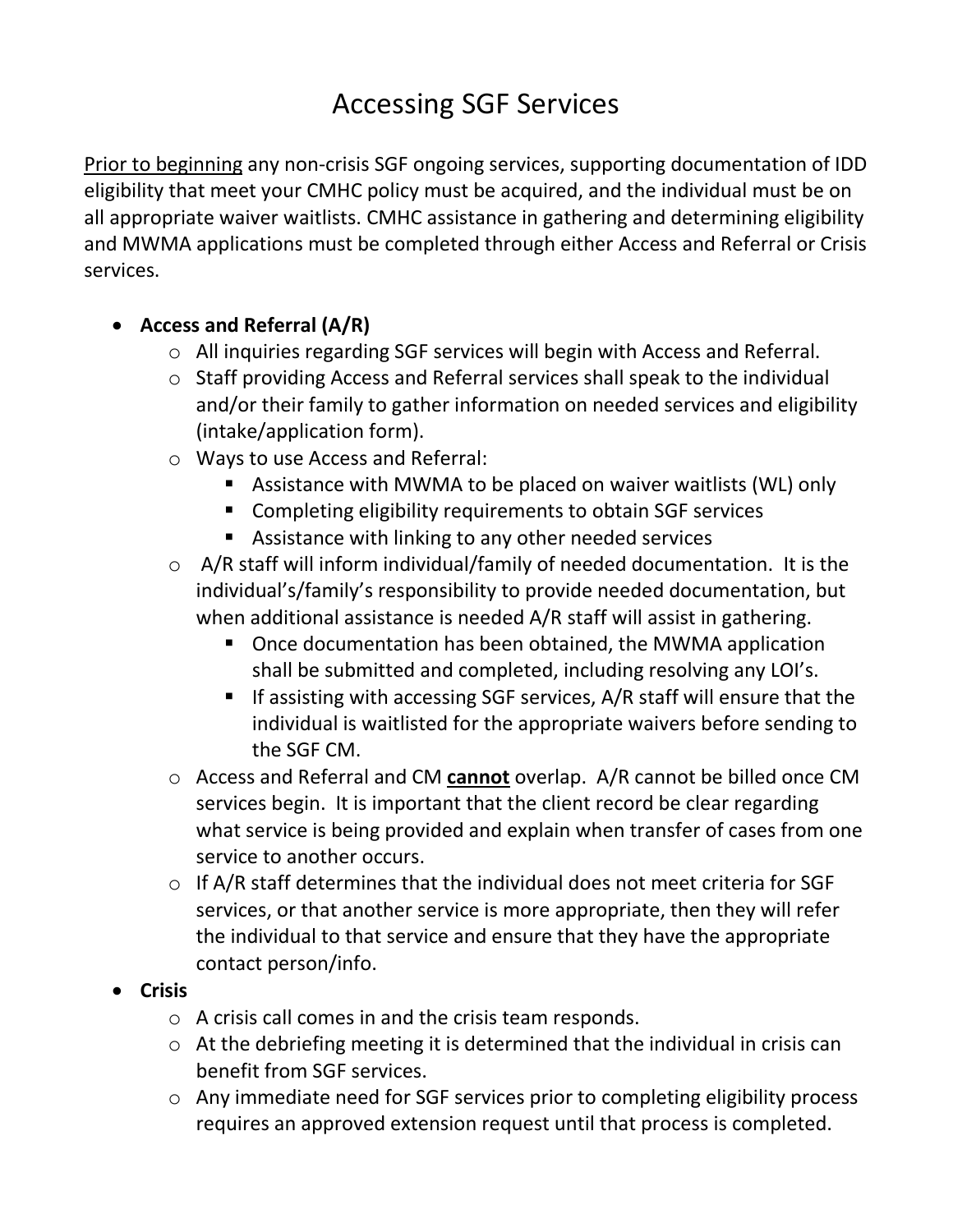- o Crisis staff work with family/guardian/individual in gathering the required documentation for the individual to be placed on the appropriate waiver WL's.
- o Crisis staff submit MWMA application and documentation to get the individual on the appropriate WL and resolve any LOI's.
- o Once the individual is determined eligible and is on appropriate WL's, then the individual is transferred to SGF CM.

Non-crisis individuals will begin as an access and referral ONLY client until they have completed the process to validate that financial and diagnostic criteria for services are met, been placed on all appropriate waiting lists, and linked to other appropriate resources. If the client is determined to need SGF services, you will also begin the process of identifying appropriate services and providers.

Once all of these steps have been completed, if a need for SGF services (other than residential) is indicated, you may create the plan of care and begin services WITHOUT requiring submission of an extension request. The SGF client listing on the form 140 should reflect that individuals receiving any SGF services (other than Access and Referral) have successfully been reviewed and approved for all appropriate waivers/waiting lists.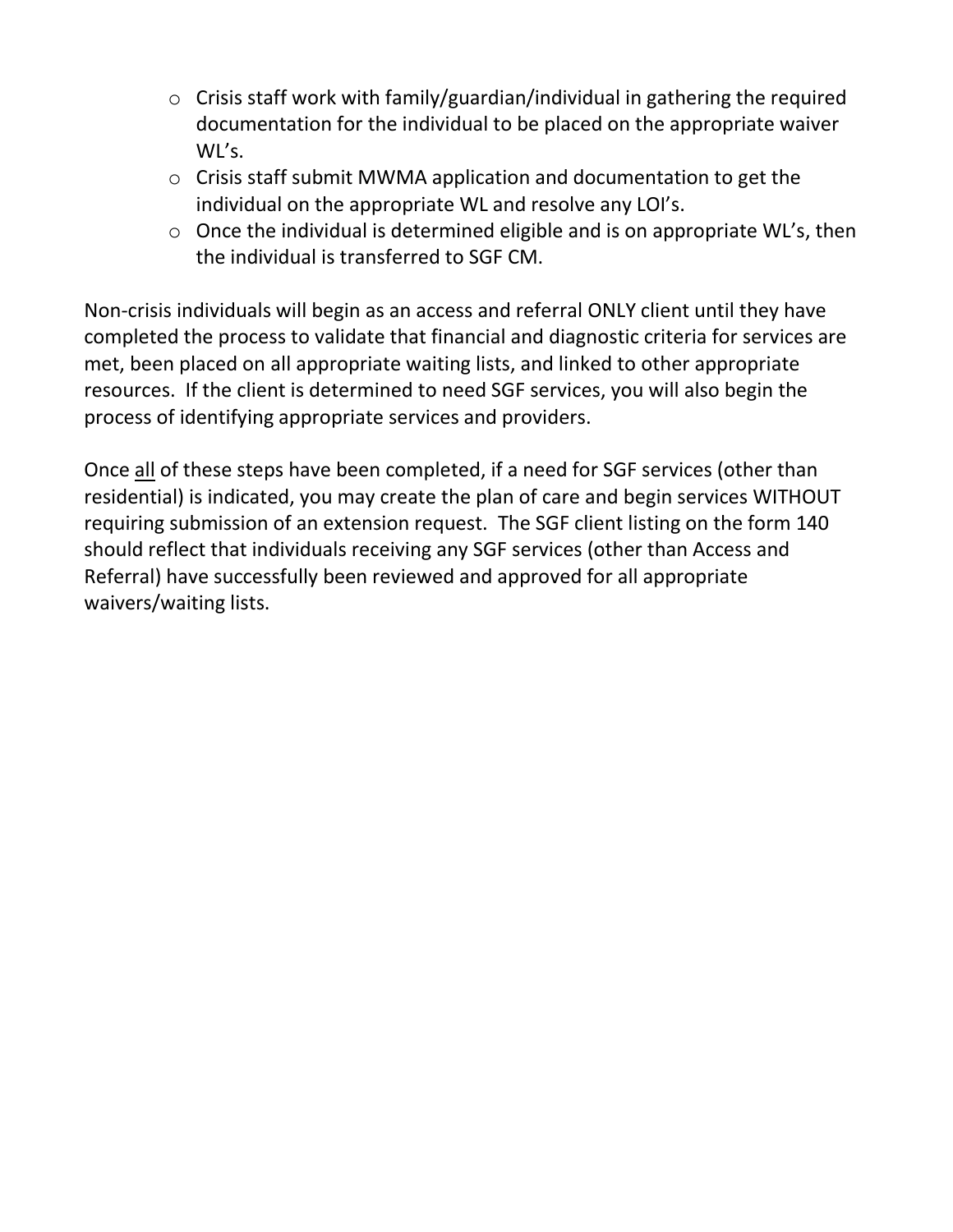# Extension Request Requirements And Submission Process

### **WHEN an Extension Request is Required**

1. **All** clients in SGF Residential prior to billing any services under this code.

For individuals placed in crisis respite, once it has been determined that residential services are needed ongoing, and eligibility has been determined, the request should be submitted to transition to SGF residential. This must occur no later than 90 days from the first date of service (includes any service dates prior to placement in crisis respite). \*\* Subsequent extension requests must be submitted for ongoing approval prior to expiration of current approval. Request should include updates on the individual's continued need for residential supports and status of review for emergency SCL. Prior approval will continue to be required until individual is no longer receiving SGF residential services, as this service should only be provided until SCL allocation is obtained. \*\*

2. If eligibility review and waiver application process is incomplete through Access and Referral process, or the individual is a crisis client who also has not completed these steps, but there is an immediate need for SGF services to begin.

An extension request must then be completed to explain the reason the service is needed immediately, to report the status of the application and a specific timeline of actions that will be taken to successfully complete the process. Client will be transferred to ongoing CM, and a plan of care must be completed prior to beginning any ongoing SGF services. \*\* Subsequent extension requests must be submitted for ongoing approval prior to expiration of current approval with updates on status of application process. Prior approval will continue to be required until individual completes review process for all waivers as reported on SGF quarterly report. \*\*

#### 3. Requests for Miscellaneous Goods and Services over \$2000.

#### Must be approved prior to purchase.

\*\* If you are providing a recurring miscellaneous service for a consumer, and the cumulative cost of that service exceeds \$2000 in a fiscal year, you will be required to submit an extension request for approval prior to providing additional units of service. Purchases of the same type or for similar purpose that occur on the same date or at various times throughout the year should be calculated together and submitted if the total exceeds \$2000 cumulative. \*\*

Ex of similar type of goods requiring approval-multiple purchases for an individual related to room and board even if items were purchased on separate days or from multiple vendors, etc.

Ex of recurring services-multiple events of transportation, appointments for specialized therapies, etc. where combined cost for all events for this service exceeds \$2000.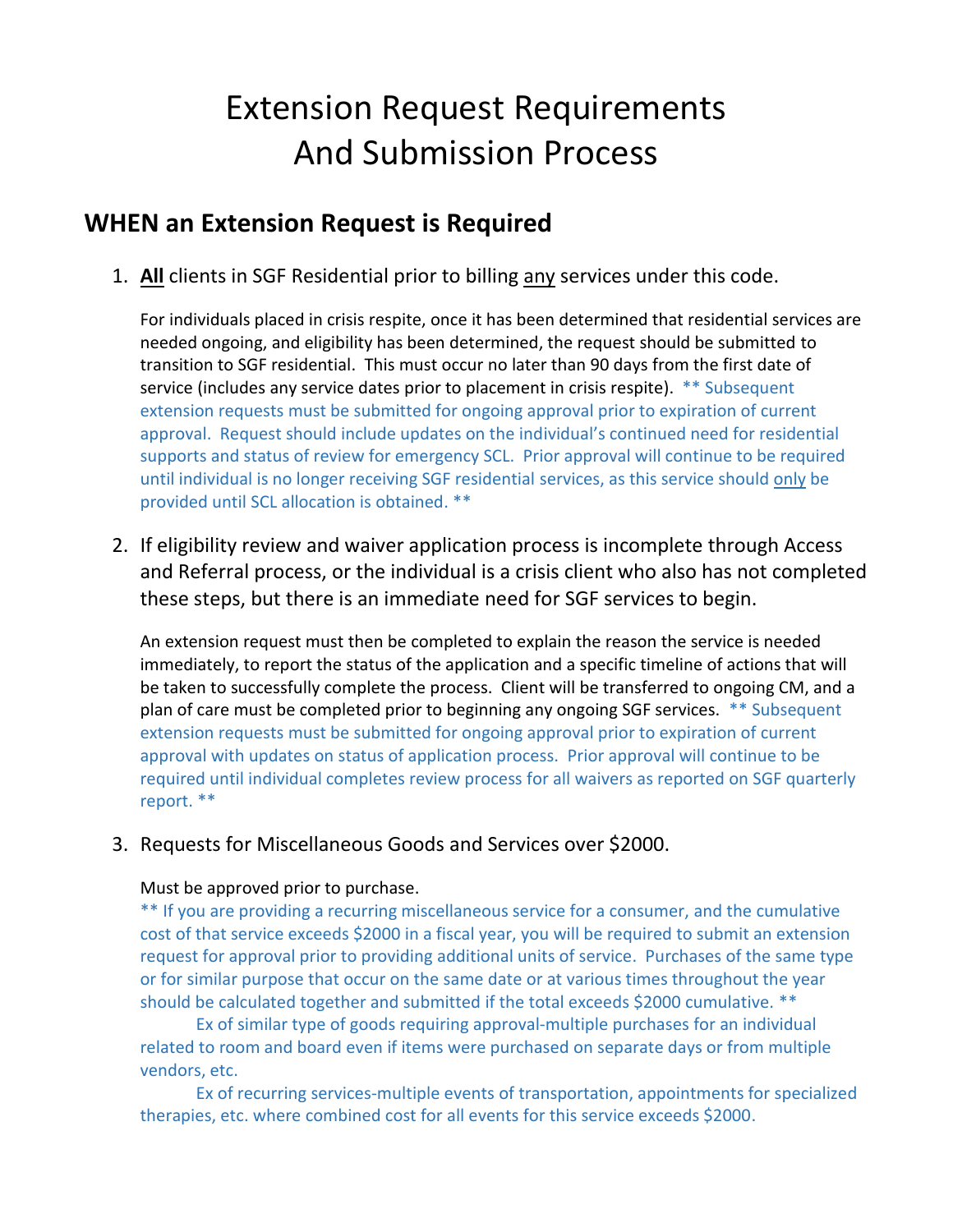#### 4. Requests to provide Case management only.

Once access and referral process is complete and individual is transferred to ongoing CM, plan of care must be started and services begin within 90 days. Any ongoing CM provided past the 90 day point without additional ongoing services being provided will require submission and approval of an extension request. For ongoing CM clients, should a gap in services occur longer than 90 days, an extension request will be required to continue providing CM.

## **Extension Request Form Completion**

Enter the client name, Social Security # and DOB.

#### Section 1

Identify whether or not the individual has a guardian. If Yes is selected, you will then be given the option to identify whether the guardian is a private or state guardian.

#### Section 2

Please identify any sources of income the individual receives. Check all that apply. If the individual is a minor, you can select the "Other" option to identify parent's income.

#### Section 3

List all diagnoses related to developmental conditions, intellectual disability, mental health diagnoses or any medical conditions that impact need for services and supports.

Describe what information has been provided to assist with the validation of these diagnoses (psychological evaluations with IQ and adaptive testing, medical documentation of related conditions, history reported by parent or other close family member).

#### Section 4

Identify the first date of SGF services. This includes I/DD crisis services but does not include any mental health or substance abuse services provided by your agency.

#### Section 5

Check yes if you have explored and attempted to seek other sources of funding for these services. If no, please explain why these have not been pursued, or are not available.

#### Section 6

(Will only be available for completion if YES is checked on #5.) Please check all of the funding sources that were sought. For all options that are chosen, additional boxes will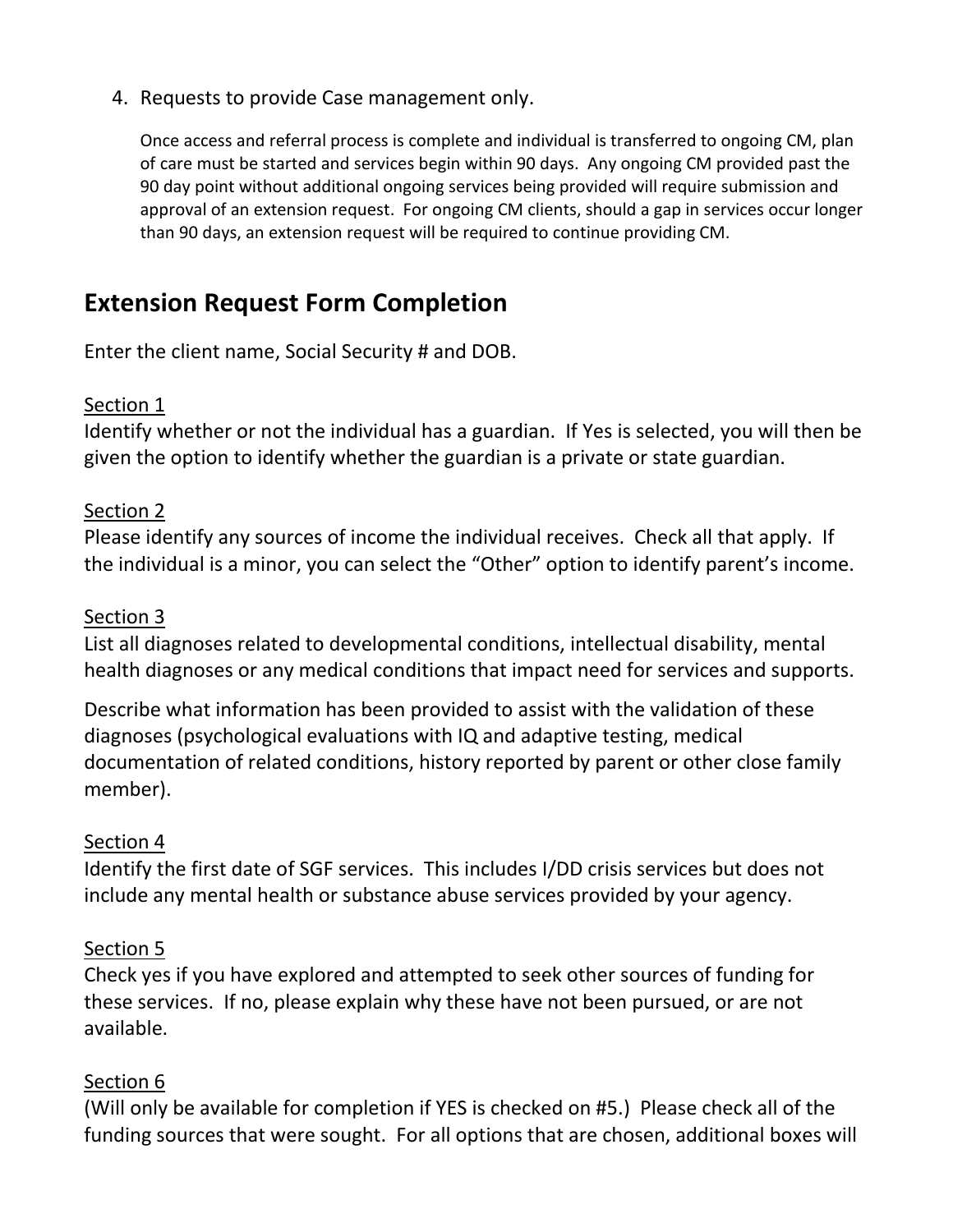appear to allow you to enter the date that applications were submitted, the date that they were reviewed, and the determinations. Please be specific in your narratives for Outcome in regard to whether applications are pending review, RFI requested, placed on waiting list, denied (with reason denied), etc.

#### Section 7

Select all services that the individual is receiving or requesting to receive NOW. Additional services that MAY be sought in the future do not need to be reflected here. Please identify the reason the services are needed (what the individual's needs are that this service will address).

For miscellaneous goods and services you will be prompted to also provide a description of the good/service, provider of good/service, and cost of good/service. If multiple estimates were obtained please identify all of that information here.

For residential services you will be prompted to identify where the individual is currently staying, the status of their emergency SCL request, and why residential services are needed.

## **Reminders**

- It is very important that you make individuals and their families/guardians aware that they must agree to pursue other funding sources in order to be eligible for SGF services. This includes all funding sources for specific misc. services or goods such as: YMCA scholarship program, food stamps, LIHEAP, HUD, etc.
- Ensure all of the individuals being served have applied for and/or exhausted all other resources to provide supports. They must complete any waiting list updates that are required and if they receive an allocation and do not accept waiver services, they will not be able to continue to receive SGF services.
- It is required that all long-term clients maintain their status on any applicable waiver waiting lists and also seek out any new sources of support that may become available.
- The extension request is the mechanism that demonstrates that the individuals you are requesting to support with SGF funds does not have any other means available to provide for these supports.
- An extension request MUST be submitted and approved by DDID in order for you to fund their services with SGF after the deadlines noted above under the extension requests required section.
- Your quarterly form 140s will be reviewed along with your SGF client listing to ensure that the long-term provision of supports for these individuals have been approved and